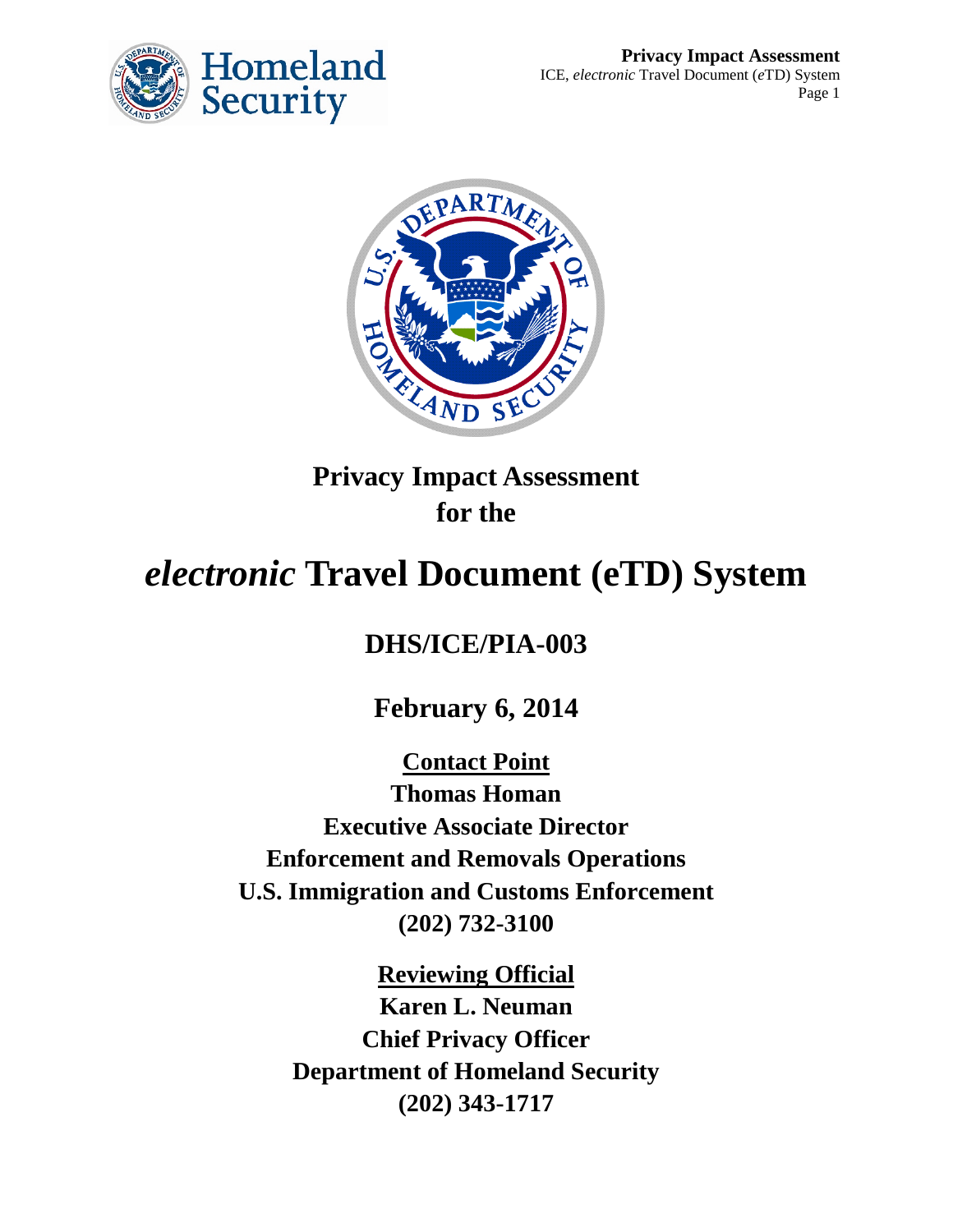

### **Abstract**

U.S. Immigration and Customs Enforcement (ICE), a component agency within the Department of Homeland Security (DHS), owns and operates the *electronic* Travel Document (eTD) System. eTD provides an efficient means for ICE personnel to request, and foreign consular officials to review and adjudicate travel document requests for aliens who have been ordered removed or granted voluntary departure from the United States but do not possess valid travel documents. The Privacy Impact Assessment (PIA) for eTD was originally published on October 13, 2006. Since that time, several technical releases have been made to improve the overall efficiency of the system, and a flag has been added to identify aliens with a criminal record, thus necessitating this update and republication of the eTD PIA.

### **Overview**

ICE's mission is to protect America and uphold public safety. This is accomplished, in part, by facilitating the removal of aliens who are ordered removed or granted voluntary departure from the United States. eTD was created to provide efficiencies for ICE and foreign governments in filing requests and granting issuance of travel documents.

ICE Enforcement and Removal Operations (ERO) are responsible for ensuring that removable aliens in the United States are removed in a timely manner. When an alien is ordered removed from the United States, a consular official from the alien's country of citizenship must issue a travel document if required for entry into his or her country of citizenship or required by a country, which is transited in his or her removal itinerary. This travel document serves as a temporary passport that allows the alien to return to his or her country.

Not all foreign governments have elected to fully participate in the eTD process. For "nonparticipating countries," ICE uses eTD only to create the travel document package and the remainder of the travel document process is handled outside of the eTD system. For "participating countries," both ICE and the foreign government's consular officers use eTD for the full travel document process, i.e., to coordinate the submission, review, and update of the travel document package, as well as the certification or denial of the travel document.

The eTD system allows for correspondence to travel between ICE and foreign government officials in the travel document request process via an internet-based system. The eTD system allows foreign consular officers to electronically view travel document requests and issue travel documents from the consulate, eliminating the process of requesting travel documents by mail and ultimately contributing to more expeditious removals.

#### *The eTD Process*

In order to remove foreign nationals who have been ordered removed from the United States, ICE generally needs a valid unexpired passport or other travel document issued by an embassy or consulate to schedule and facilitate the alien's departure from the United States.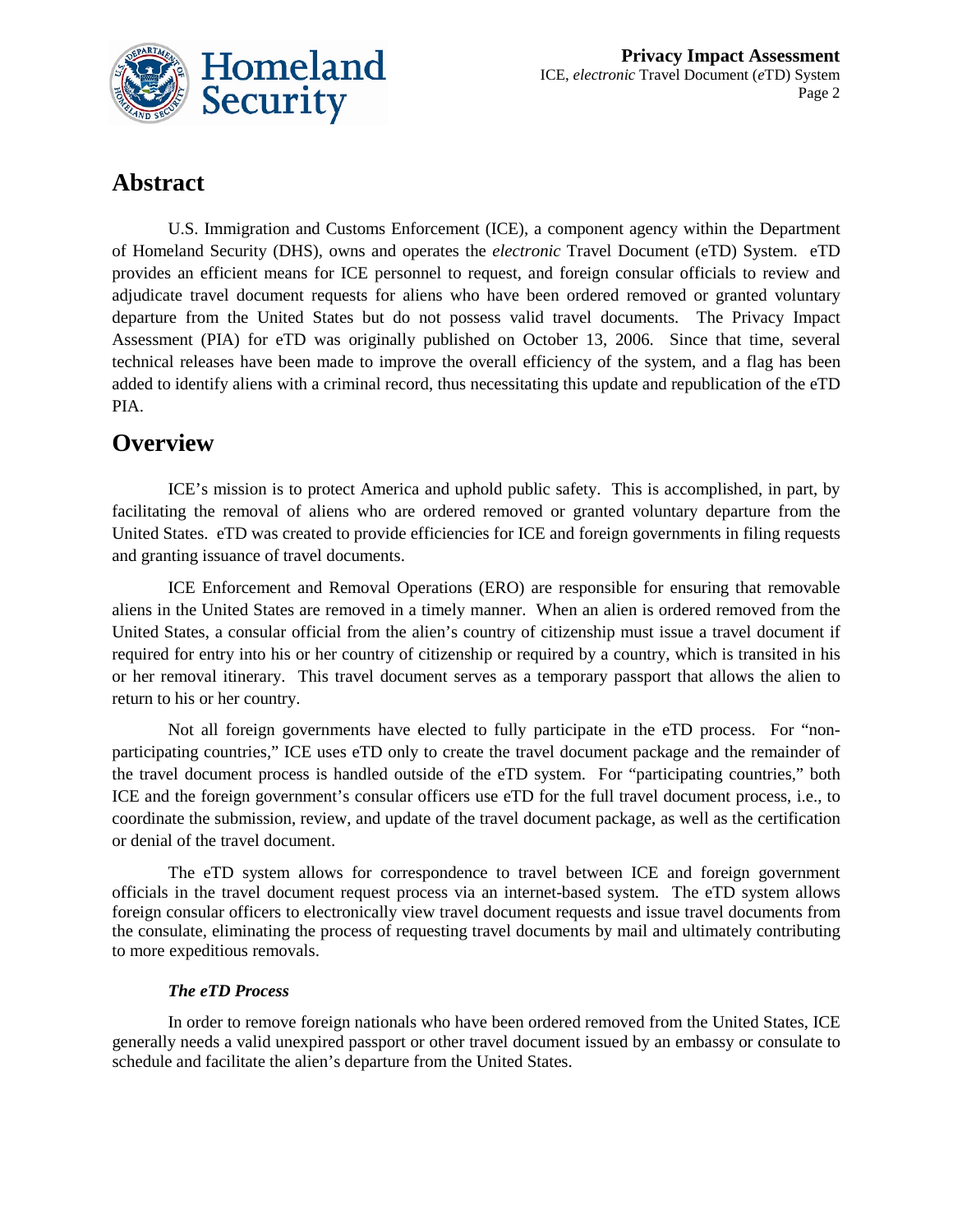

In most cases, the travel document request process begins after the issuance of a final order of removal or a grant of voluntary departure. To begin the process, ERO creates a travel document request package within eTD.

The travel document request package is a composite of documents and information used by the reviewing consular official to adjudicate ICE's request for a travel document. This information comes from four sources: the Enforcement Integrated Database  $(EID)^1$  $(EID)^1$ , the DHS-owned Automated Biometric Identification System  $(IDENT)^2$  $(IDENT)^2$ , interviews conducted by ERO officers and/or consular staff, and documents uploaded into eTD including the removal order, charging document, and additional supporting documents used by the consular official to verify the citizenship of the alien. These additional supporting documents may include copies of birth certificates, passports, marriage licenses, military discharge papers, and any other information the consular official can use to adjudicate the request for a travel document.

To create a travel document request in eTD, ERO first enters the Alien Registration Number (A-Number) in eTD to retrieve biographical information about the alien (e.g., name, immigration or naturalization status, birth details) from EID, and biometric information (e.g., left and right index fingerprints and booking photographs) from IDENT. Additional documents may be imported from EID and/or scanned and uploaded into eTD. Information from either EID or IDENT, as well as other biographical information, can be updated or modified within eTD by ERO before completing the travel document request package.

Not all foreign governments have elected to utilize the eTD system. Participating countries enter into a Memorandum of Understanding (MOU) with ICE governing their use and access to eTD, including training requirements. Under the MOU terms, consular officials for participating countries receive onsite training that addresses appropriate access to and use of eTD. Once trained, the consular officials can access the alien's biographic and biometric information in eTD, which they use to help verify the identity, nationality, and citizenship of the alien in question.

After ERO completes the travel document request package in eTD, the process differs for participating and non-participating countries.

For non-participating countries, the package is tracked by the shipping carrier to confirm delivery, and ERO follows up with the consulate if a response is not received within a reasonable time. Once the consular official has adjudicated ICE's request for a travel document, the official will either issue or deny the travel document, and ship the travel document or denial decision back to ERO using the provided self-return envelope. ERO then scans the travel document or denial decision into eTD, updates eTD with the outcomes, and enters the issued and expiration dates for any travel document issued into the relevant eTD data fields.

<span id="page-2-0"></span><sup>&</sup>lt;sup>1</sup> See DHS/ICE/PIA-015 Enforcement Integrated Database (EID) PIA, January 14, 2010, and multiple updates at http://www.dhs.gov/xlibrary/assets/privacy/privacy pia\_ice\_eid.pdf.  $\overline{a}$ 

<span id="page-2-1"></span><sup>&</sup>lt;sup>2</sup> See DHS/NPPD/PIA-002 Automated Biometric Identification System (IDENT) PIA, December 7, 2012, at [http://www.dhs.gov/sites/default/files/publications/privacy/PIAs/privacy\\_pia\\_usvisit\\_ident\\_appendixj\\_jan2013.pdf.](http://www.dhs.gov/sites/default/files/publications/privacy/PIAs/privacy_pia_usvisit_ident_appendixj_jan2013.pdf)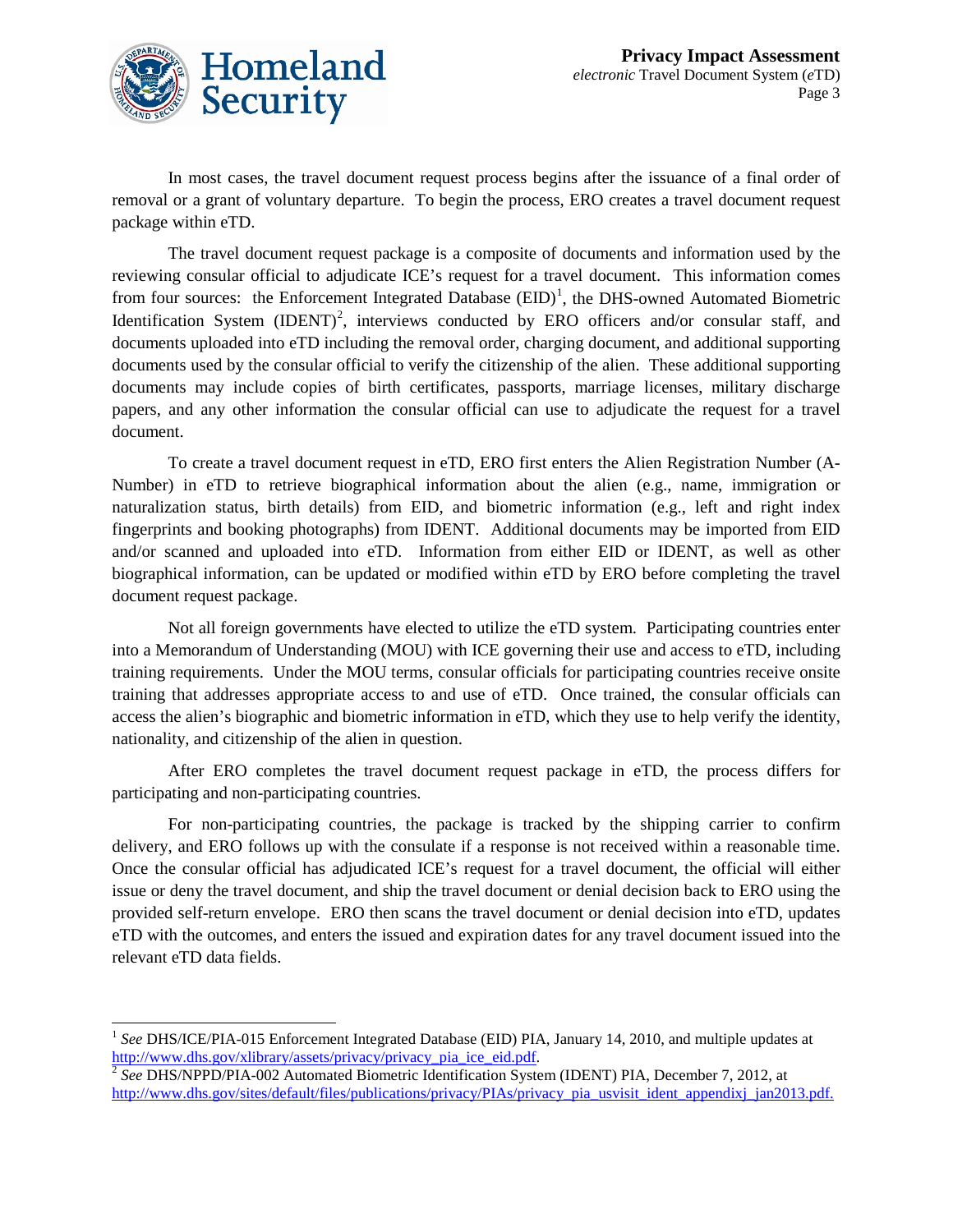

For participating countries, consular officials access eTD directly using their own unique user ID and password to view information, upload documents, modify personal details of the alien in the appropriate data fields, verify the citizenship of the alien, and issue travel documents. In some cases, the consular official may elect to interview the alien. If the consular official is satisfied that the alien is a citizen of his or her country, the travel document is electronically issued and signed in  $eTD<sup>3</sup>$  $eTD<sup>3</sup>$  $eTD<sup>3</sup>$  by the consular official. If the consular official does not agree to issue a travel document for the alien, he or she indicates the denial in eTD, as well as the reason for denial. Once the travel document has been issued, the ERO and consulate users no longer have the ability to update fields for that record within eTD. The ERO employee prints the travel document from eTD.

Each time an ERO user submits travel document requests to a consulate within eTD, the system sends transactional information to EID. This information includes the alien's A-Number, first and last name, date the request was submitted to the consulate, and the status of the request. eTD updates the status information in EID when a request status changes from pending to issued or denied. Similarly, if an alias name is provided by the consulate users, eTD will update EID with the alias first and last name. EID does not retain a copy of the issued travel document submitted within the eTD system.

Once the travel document is issued, ERO makes travel arrangements for the alien's departure from the United States, and places a paper copy of the travel document in the alien's A-File, along with any new supporting documentation not already in the alien's A-File.

#### *eTD Today*

Since the initial implementation of eTD in 2006, ICE has made several upgrades and/or technical enhancements to eTD, including: creating a link in EID with single sign-on capability to eTD for ERO employees with access to eTD, providing better data search capability, automatically populating additional data fields from EID during the creation of the travel document package (e.g., detention location and final order date), producing cover letters for non-participating countries and case summaries for participating countries that list supporting documents in the travel document request, expanding report capability, and building in checks and balances using the A-Number to avoid duplicative travel documents or unnecessary travel documents for aliens who are reported deceased or whose case was closed.

In addition to these technical enhancements, eTD now searches EID to determine if the alien has any criminal convictions. This information is used to create a criminal indicator flag, i.e., criminal or non-criminal within eTD. The flag is used for sorting and statistical purposes and does not identify the specific crime for which the alien has been convicted within the data fields. However, given that eTD allows ERO employees to upload scanned documents into eTD, criminal information may be included in these uploaded documents.

<span id="page-3-0"></span> $3$  In some cases, the consular officials elect to sign the travel document and provide a hard copy to ICE.  $\overline{a}$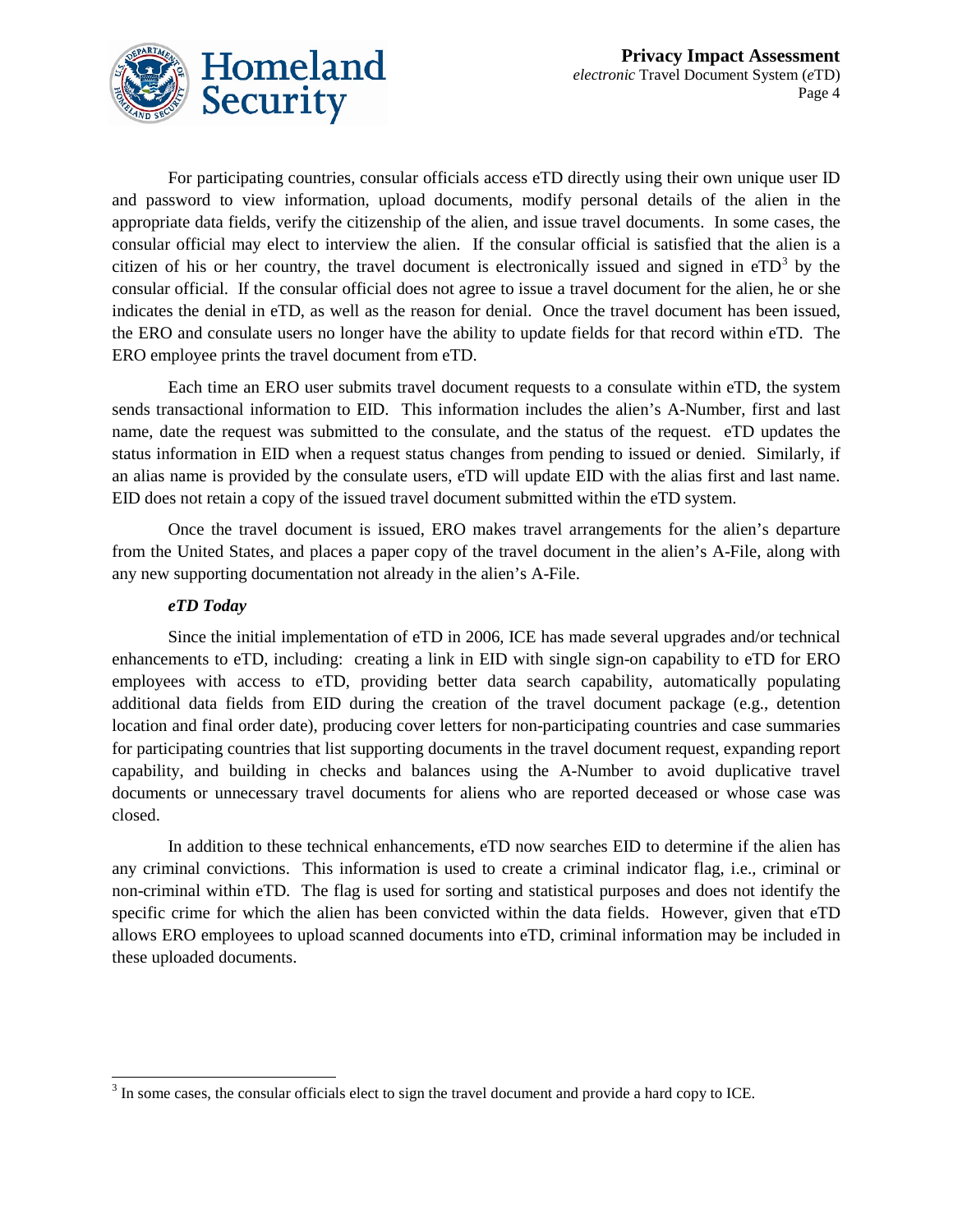

Lastly, ERO staff is working with the ICE Privacy and Records Office to develop a records schedule. Upon approval of the pending record schedule, the following retention schedule will be implemented.

Seven days after a decision has been made concerning the travel document request, the issued or denied travel document and the A-Number, first name, last name, and middle name will be archived. The archive will reside in attached storage within the DHS-owned data center and will be retained for twenty years. The proposed twenty-year retention schedule increases the ten-year retention schedule proposed in the original PIA. The twenty-year retention schedule for the travel document runs concurrent with the maximum ban (exclusive of the lifetime ban) imposed on aliens who have been banned from re-entering the United States. Possession of a travel document, previously issued by the alien's country of citizenship, facilitates the removal of the alien. A printed copy of the travel document, along with any new supporting documentation not already in the alien's A-File, will be placed in the alien's A-File and becomes subject to the current A-File retention schedule.

Within the same seven-day period, the remaining biographic and biometric information within eTD including fingerprints, pictures, supporting identification documentation (e.g., passport, birth certificate, national identification cards), and home address will be deleted or destroyed.

The user information obtained to grant access to consular officials will be retained until the eTD System Administrator is notified by the foreign consulate to remove the user from the system. The ERO employee information will be retained until the end of the sixth fiscal year after the ERO employee separates from ICE.

#### **Section 1.0 Authorities and Other Requirements**

### **1.1 What specific legal authorities and/or agreements permit and define the collection of information by the project in question?**

ICE is authorized to collect this information pursuant to 8 U.S.C. § 1231(a) and (b). The statute authorizes ICE to collect and maintain information relevant to the removal of unlawful aliens, including obtaining travel documents from foreign countries to which they will be removed.

### **1.2 What Privacy Act System of Records Notice(s) (SORN(s)) apply to the information?**

The DHS/ICE-011 Immigration and Enforcement Operational Records System (ENFORCE) SORN (May 3, 2010, 75 FR 23274), and the DHS/ALL-004 General Information Technology Access Account Records System (GITAARS) SORN (November 12, 2012, 77 FR 70792) apply to the information maintained in eTD.

### **1.3 Has a system security plan been completed for the information system(s) supporting the project?**

eTD renewed the Authority to Operate (ATO) on August 20, 2011. This ATO is valid for three years, expiring August 19, 2014.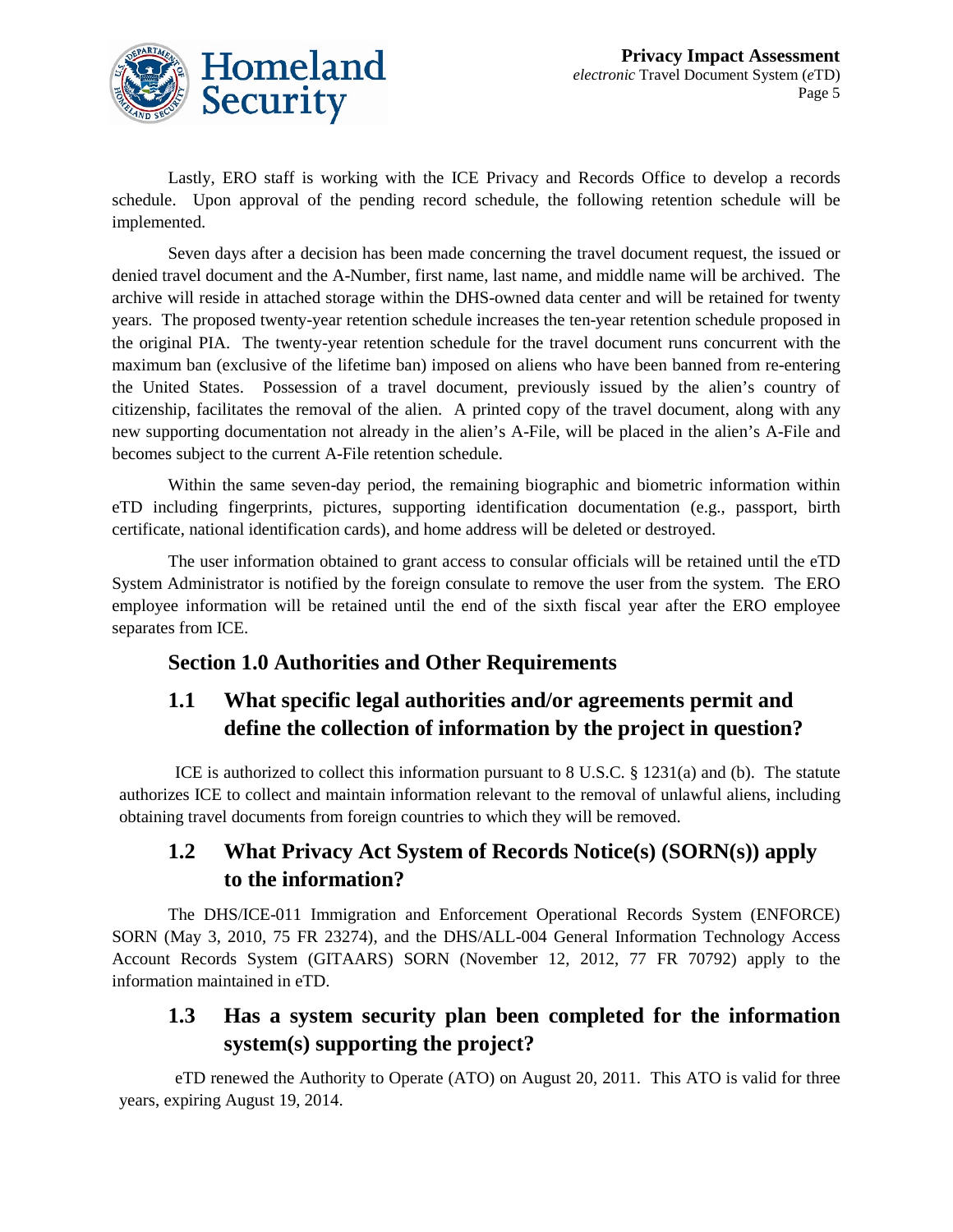

### **1.4 Does a records retention schedule approved by the National Archives and Records Administration (NARA) exist?**

No, ERO is working with ICE Privacy and Records staff to develop a records schedule for review by NARA. It will propose the retention periods for eTD records as described in Section 5.

## **1.5 If the information is covered by the Paperwork Reduction Act (PRA), provide the OMB Control number and the agency number for the collection. If there are multiple forms, include a list in an appendix.**

To gain access to eTD, each foreign consular official is required to complete the Electronic Travel Document System Access Request Form – Consular Official/Foreign National; therefore, the system is subject to the requirements of the PRA. ICE is currently working to obtain authorization for this collection of information under the PRA from the Office of Management and Budget (OMB).

## **Section 2.0 Characterization of the Information**

The following questions are intended to define the scope of the information requested and/or collected, as well as reasons for its collection.

### **2.1 Identify the information the project collects, uses, disseminates, or maintains.**

eTD collects, uses, maintains, or disseminates information on three categories of individuals: (1) aliens who have been ordered removed or who have been granted voluntarily departure from the United States; (2) family members of these aliens; and (3) eTD users, namely consular officials and ERO employees. The type of personally identifiable information collected and maintained within eTD varies with the individual's category.

#### *Alien Information*

Biographic information includes: name; alias(es); address(es); nationality; citizenship; date of birth (DOB); place of birth; physical description; detention location; status of removal request; identification numbers such as A-Number, passport number, driver's license number, and social security numbers (SSN); documents such as birth and baptismal certificates, marriage licenses, Military Records, national identification cards; and any other information useful in identifying the alien as a citizen of the consular official's country.

Biometric information includes photographs and fingerprints.

Criminal information includes a criminal flag identifying whether the alien has been convicted of a crime. In addition, uploaded documents also may contain data about the alien's criminal and arrest history.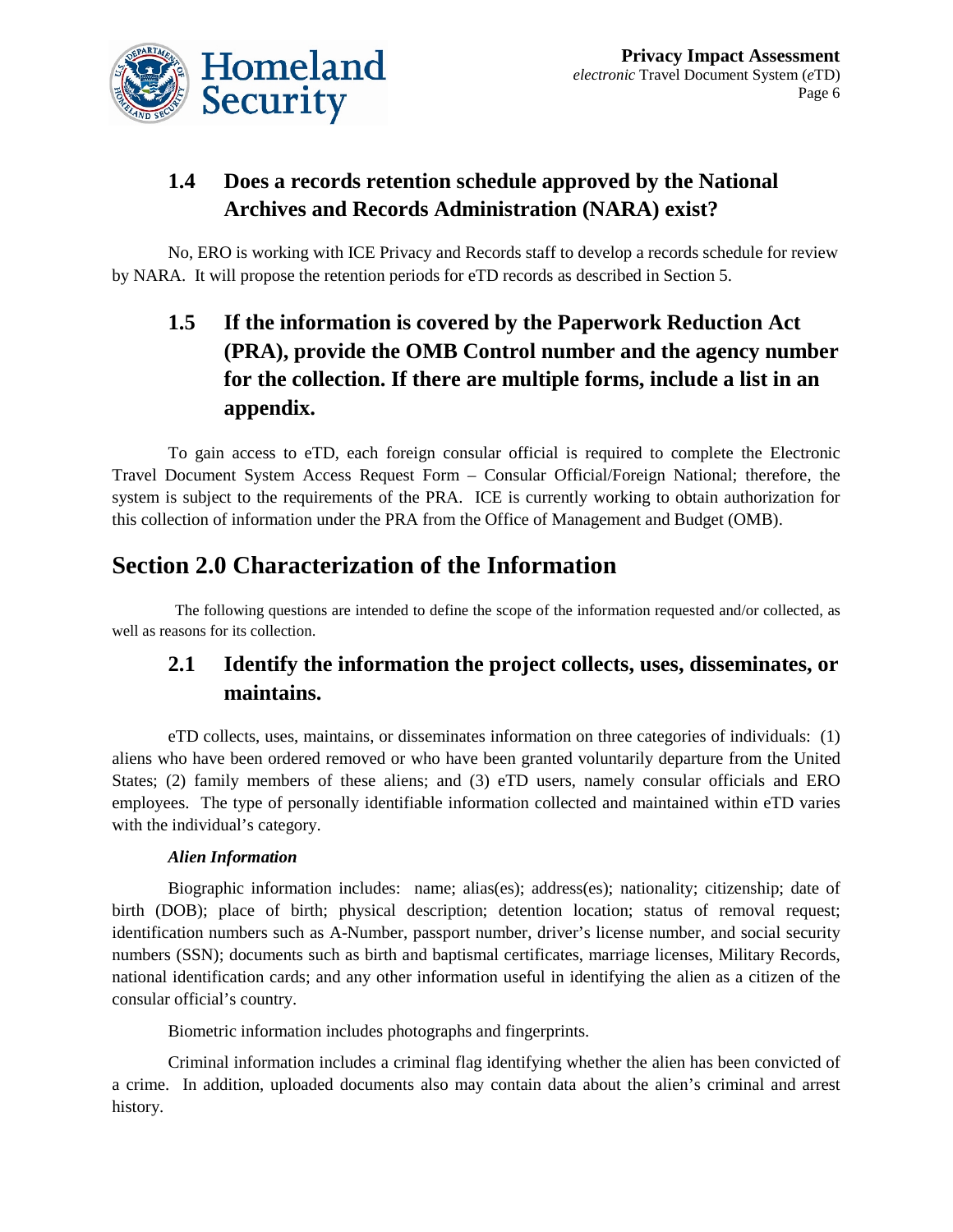

#### *Alien Family Member Information*

Information about the alien's parents, spouse, partners, children, and other relatives may include: name, relationship to alien, address(es), DOB, place of birth, nationality, citizenship, date and place of marriage to alien, and ages of children.

#### *Consular Official and ERO Employee Information*

Information about consular officials and ERO Employees includes: name, title, work address, work phone numbers, and email address. In addition, the consular official provides citizenship information, DOB, city of birth, and country of birth. The ERO employee provides field office and suboffice if applicable, and the employee's Password Issuance and Control System ( $\text{PICS}$ )<sup>[4](#page-6-0)</sup> user ID, which is needed to access eTD. An ERO employee must have an active PICS user account and password to be granted access to eTD.

### **2.2 What are the sources of the information and how is the information collected for the project?**

eTD obtains information from four main sources, namely: EID, IDENT, documents provided by the alien being removed, or interviews with the alien being removed. eTD also obtains information from foreign consular officials and ICE employees, as necessary for access approval. Specific information for each category of individuals originates from the following sources:

#### *Alien Information*

When the ERO employee enters the alien's A-Number into eTD, alien information is automatically populated into eTD through EID and IDENT. Supplemental information may also be collected from the alien during interviews with ERO or consulate users and entered directly into existing eTD fields. Additional supporting documents may be collected from the alien and uploaded into eTD by ERO employees, including birth or baptismal certificates, passports, marriage licenses, military discharge papers, and any other documents that help to verify the alien's citizenship. The removal order, charging document, and Information for Travel Document or Passport, also known as DHS Form I-217, may provide additional information about the alien, including criminal history, if applicable. These documents are provided directly from EID or manually uploaded by an ERO employee. Biometric information is obtained directly from IDENT but can be updated by the ERO employee. Additional information may be obtained during ad hoc interviews between the alien and ERO employees or consular officials.

#### *Alien Family Member Information*

Information about the alien's family members may be obtained directly from EID, DHS Form I-217, interviews with the alien being deported, and documents provided by the alien such as birth or baptismal certificates and marriage licenses. The information on DHS Form I-217 is collected when the alien is apprehended or detained using the information provided by the alien, available identity or travel

<span id="page-6-0"></span><sup>4</sup> *See* DHS/ICE/PIA-013 Password Issuance and Control System (PICS) PIA, November 24, 2009, at http://www.dhs.gov/xlibrary/assets/privacy/privacy\_pia\_ice\_pics.pdf.  $\overline{a}$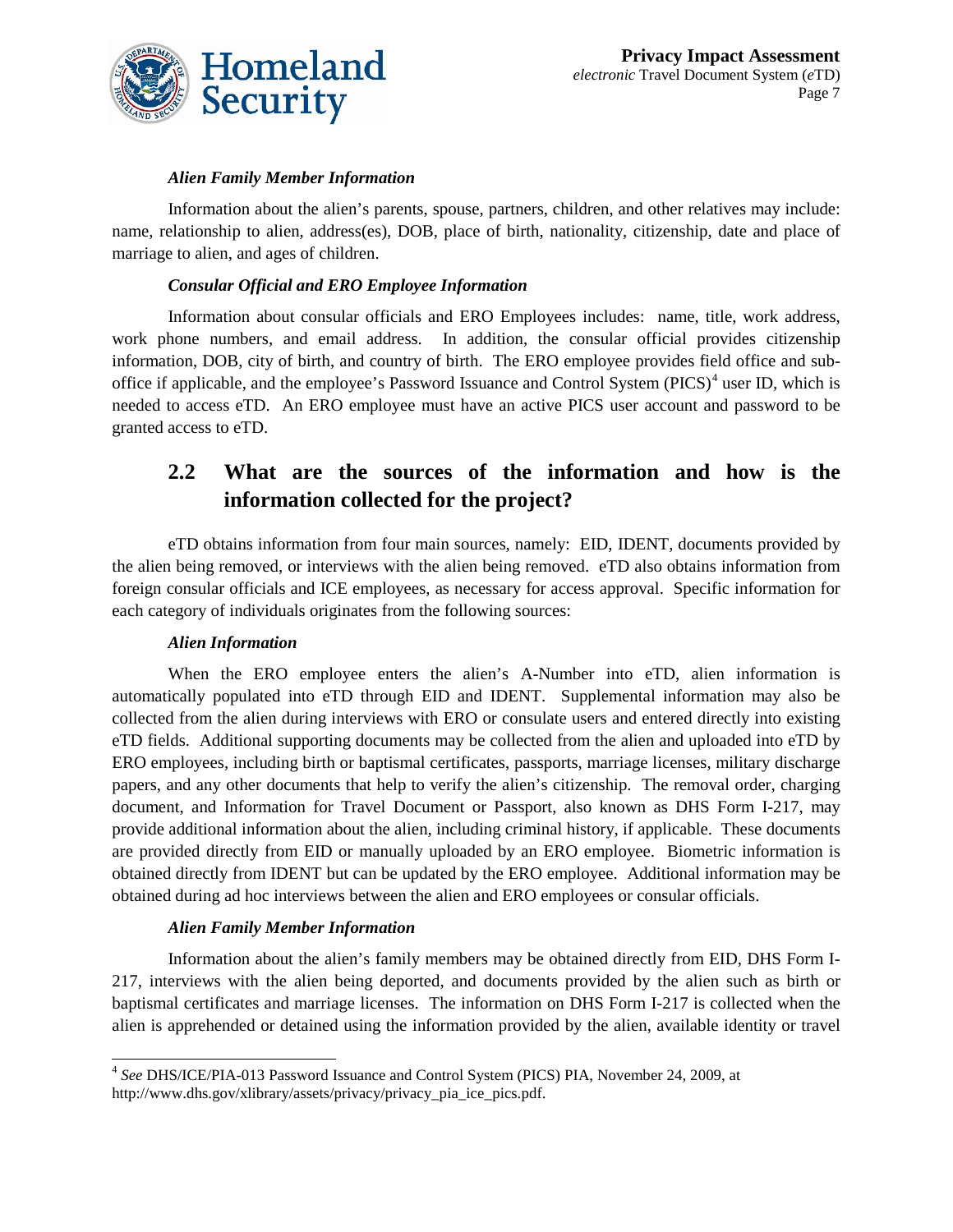

 $\overline{a}$ 

documentation, and other available biographic information. This form may be obtained directly from EID or uploaded by an ERO employee.

#### *Consular Official and ERO Employee Information*

Information is collected directly from the consular official using the Electronic Travel Document System Access Request Form – Consular Official/Foreign National and from the ERO employee using the Electronic Travel Document System Access Request Form – ERO. When the individual completes the form and it is approved by the supervisor or consulate official, it is submitted to the System Administrator<sup>[5](#page-7-0)</sup> for access approval.

### **2.3 Does the project use information from commercial sources or publicly available data? If so, explain why and how this information is used.**

eTD does not use information from public or commercial sources.

#### **2.4 Discuss how accuracy of the data is ensured.**

Some information stored in eTD is provided by the person who is the subject of the record. This information may include documents such as birth certificates, passports, and other identity documents. Additionally, information from EID and IDENT is merged, reviewed, and compared with the respective alien's documentation by an ERO employee for accuracy prior to being sent to a foreign consular official. Records are matched using either an A-Number or an event identification number, which is a number used by EID to identify a particular encounter. If there is a question regarding the merging of the information, it may be verified through an interview with the respective alien.

### **2.5 Privacy Impact Analysis: Related to Characterization of the Information**

**Privacy Risk:** It is possible that, accidentally or purposefully, erroneous or biased information may be uploaded to eTD.

**Mitigation:** During the initial encounter, information is collected directly from the alien and entered into EID. In addition, the merged information from different systems is reviewed in eTD by an ERO employee and the foreign consular official. If the merging of the data exposes inconsistencies in the information maintained regarding the alien, or if other questions of fact arise, ERO can further verify the accuracy of the data by interviewing the alien.

<span id="page-7-0"></span><sup>&</sup>lt;sup>5</sup> The System Administrator performs a different role than the System Owner. The System Administrator provides technical support and assigns user roles. Whereas, the System Owner is responsible for the overall eTD application and maintains a list of third-party disclosures.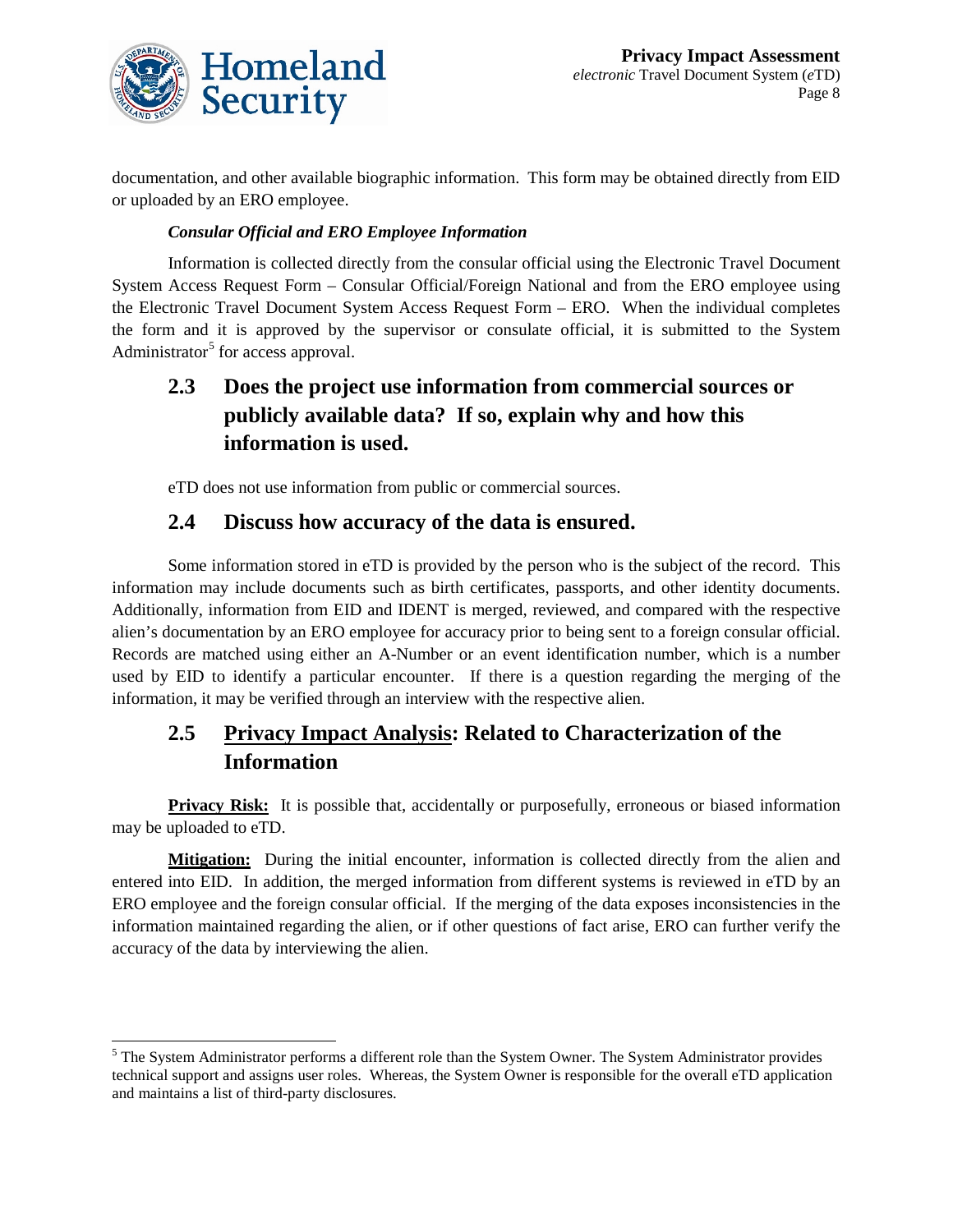

### **Section 3.0 Uses of the Information**

The following questions require a clear description of the project's use of information.

#### **3.1 Describe how and why the project uses the information.**

The ERO employee uses the information in eTD to create a travel document package for review by the consular official to verify the identity and citizenship of the alien ordered removed from the United States. The consular official uses the information to determine if the alien is a citizen of the official's country. If the travel document package provides sufficient information to identify the alien as a citizen of the official's country, the official can issue a travel document and the alien can be removed. The consular officials may use the criminal information to determine if additional procedures will be required when receiving their returning nationals, such as requiring face-to-face interviews.

#### *Alien Information*

eTD collects biographic and biometric information, including fingerprints, relating to aliens who have been ordered removed from the United States, or who are voluntarily departing the United States but do not have valid travel documents. This information is used by the ERO employee to verify the identity of the alien and create a travel document package, which is then submitted to the foreign consular officials. Consular officials use the information so they may verify the citizenship of the individual and issue the travel documents required for ICE to remove the individual to their country of citizenship. In addition to the biographic information provided by the documents and database, the fingerprints provide another way for consular officials to verify the alien's identity, and the criminal information serves as an alert should additional procedures be required when receiving returning nationals.

#### *Alien Family Member Information*

eTD collects family member information to provide another way to verify the alien's identity and citizenship. Family information such as names, addresses, dates and places of birth, nationalities, and family relationships is used by the ERO employee to provide additional documentation in the travel document package to identify the alien as a citizen of the consular official's country. Consular officials may use the familial information in the travel document package as an additional way to verify the alien's citizenship using their own record systems. Once verified, consular officials are able to issue a travel document.

#### *Consular Official and ERO Employee Information*

eTD collects consular official and ERO employee information directly from the individual using an access request form provided by the System Administrator and approved by an ERO supervisor or consular official. The information is collected to control access to eTD and prevent unauthorized use. Access to eTD allows ERO employees to create the travel document package and consular officials to review, approve, or deny the request, and issue the travel document.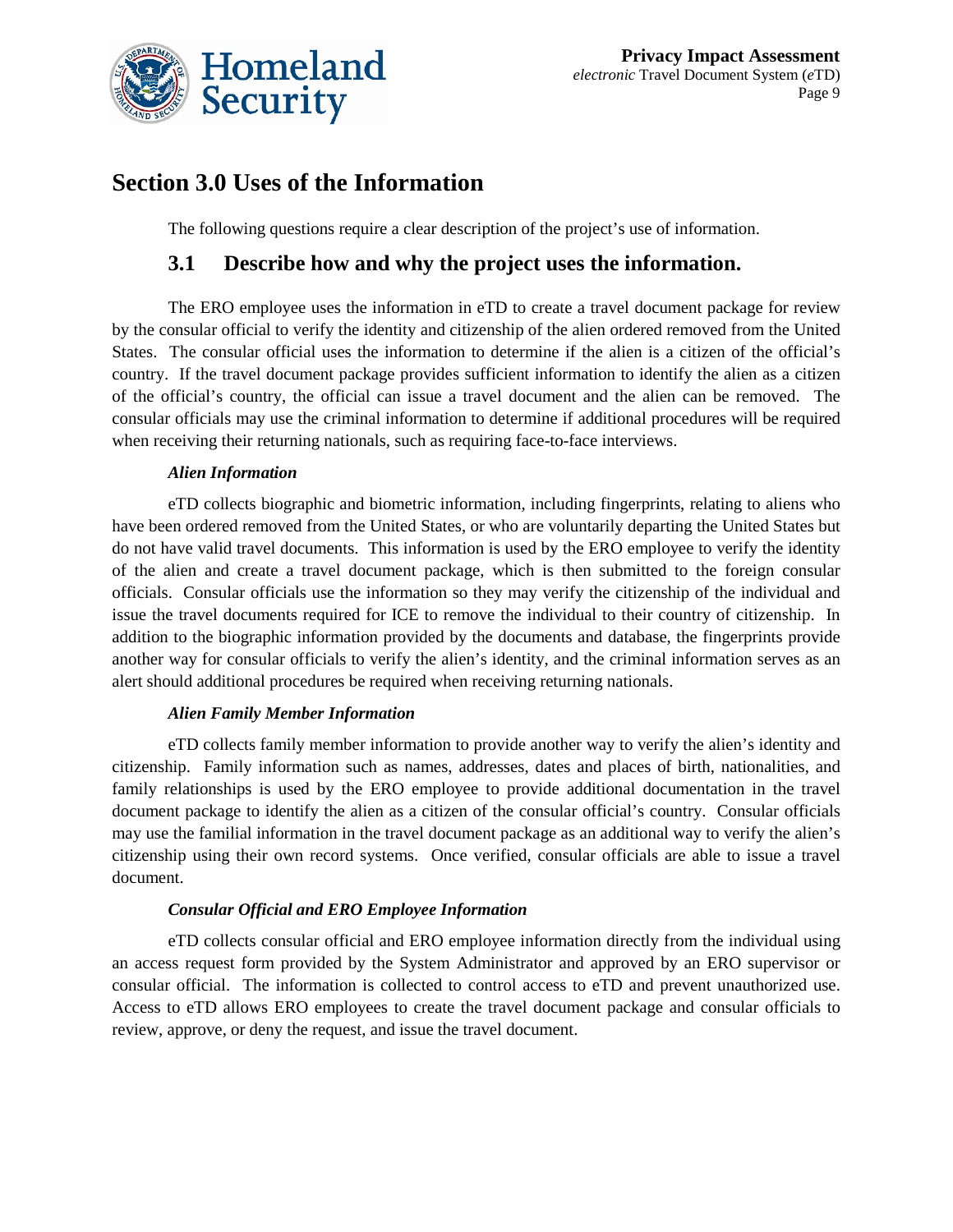

## **3.2 Does the project use technology to conduct electronic searches, queries, or analyses in an electronic database to discover or locate a predictive pattern or an anomaly? If so, state how DHS plans to use such results.**

No, eTD does not use technology to conduct electronic searches, queries, or analyses in an electronic database to discover or locate a predictive pattern or an anomaly.

### **3.3 Are there other components with assigned roles and responsibilities within the system?**

No other DHS components have access to eTD.

#### **3.4 Privacy Impact Analysis: Related to the Uses of Information**

**Privacy Risk:** There is a risk that eTD users will use the system for purposes beyond what is described in this PIA.

**Mitigation:** Proper use of eTD is controlled in several ways. eTD incorporates user roles that limit user capabilities. They are assigned by system administrators, and based upon the user's job function and need-to-know. At least annually, reviews of system users are performed to re-certify users and identify any unauthorized access. DHS information security policies for sensitive systems are in place to provide clear instruction on the proper use of the system. Technologies are in place to enforce those policies through the use of user names, user roles, session inactivity timeouts, restricted data fields, an approved banner reminding the user of the proper use of the system, and user passwords. Passwords must meet complexity requirements, and expire every 30 days, thus requiring the user to change the password. User accounts that remain inactive after 45 days are disabled.

Audit logs are reviewed by the Information System Security Officer (ISSO) on a quarterly basis to detect any unusual activity within eTD. In the event that unusual activity is identified, the ISSO conducts further investigation of the activity. Disciplinary action for violations of ICE policies regarding the system is taken when warranted. Before receiving access to the system, all users are trained on system use and other policies governing the system such as privacy and security policies.

With the exception of the issued travel document, the A-Number, and alien's name, all information retained within eTD for a travel document request including all biographic and biometric information within eTD data fields, and uploaded documents will be deleted from eTD seven days after the consular official has made a decision concerning the travel document request. A printed copy of the issued travel document, along with any new supporting documentation not already in the alien's A-File, will be placed in the alien's A-file and will become subject to the current A-file retention schedule.<sup>[6](#page-9-0)</sup>

<span id="page-9-0"></span><sup>6</sup> *See* DHS/USCIS/ICE/CBP-001 Alien File, Index, and National File Tracking SORN (June 13, 2011, 76 FR 34233) a[t http://www.gpo.gov/fdsys/pkg/FR-2011-06-13/html/2011-14489.htm.](http://www.gpo.gov/fdsys/pkg/FR-2011-06-13/html/2011-14489.htm)  $\overline{a}$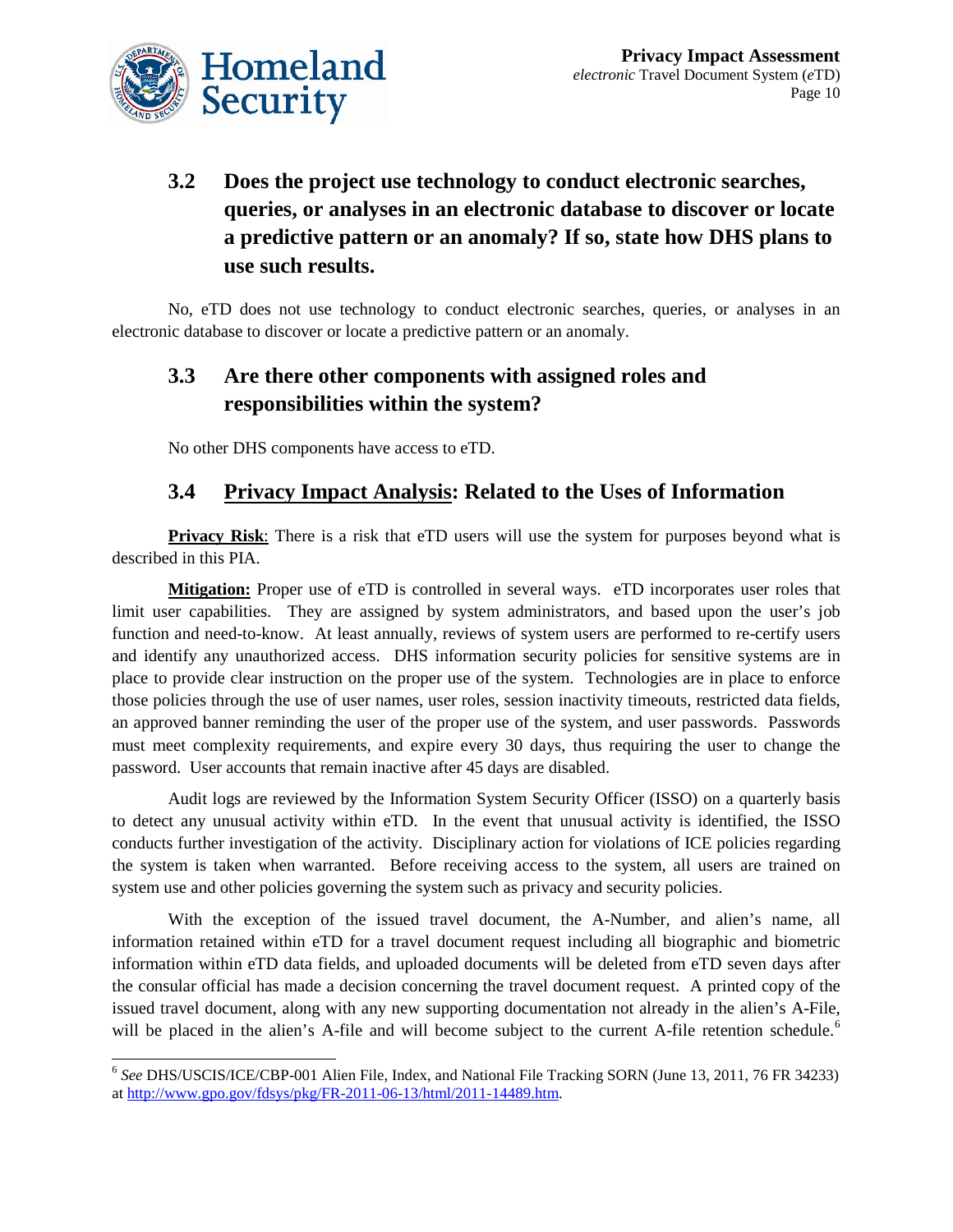

Consular officials seeking an archived copy of the travel document will submit a request to the ERO employees assigned to their consulate office.

## **Section 4.0 Notice**

The following questions seek information about the project's notice to the individual about the information collected, the right to consent to uses of said information, and the right to decline to provide information.

### **4.1 How does the project provide individuals notice prior to the collection of information? If notice is not provided, explain why not.**

Prior notice is provided by the DHS/ICE-011 ENFORCE SORN, which covers the collection of information about or from individuals who fail to leave the United States after receiving a final order of removal or who fail to report to ICE for removal after receiving notice to do so. Prior notice is also provided by the DHS/ALL-004 GITAARS SORN, which covers the collection of information from ERO employees to control access to eTD and prevent unauthorized use.

### **4.2 What opportunities are available for individuals to consent to uses, decline to provide information, or opt out of the project?**

At the time of arrest and/or detention by ICE, the alien is asked to provide biographical information relating to his or her citizenship and/or nationality. When detained by ICE, this information is entered into EID and made available to eTD. Therefore, the alien does not have the opportunity to consent to the uses of his or her information, decline to provide the information, or opt out of providing the information.

### **4.3 Privacy Impact Analysis: Related to Notice**

**Privacy Risk**: There is a potential risk that the general public is not aware of the existence of eTD and that information pertaining to a specific individual exists in eTD.

**Mitigation**: The publication of the eTD PIA and the subsequent PIA updates mitigate this risk by providing a detailed description of the types of individuals whose information is contained in the system, the types of data it contains, and how the data is used.

## **Section 5.0 Data Retention by the project**

The following questions are intended to outline how long the project retains the information after the initial collection.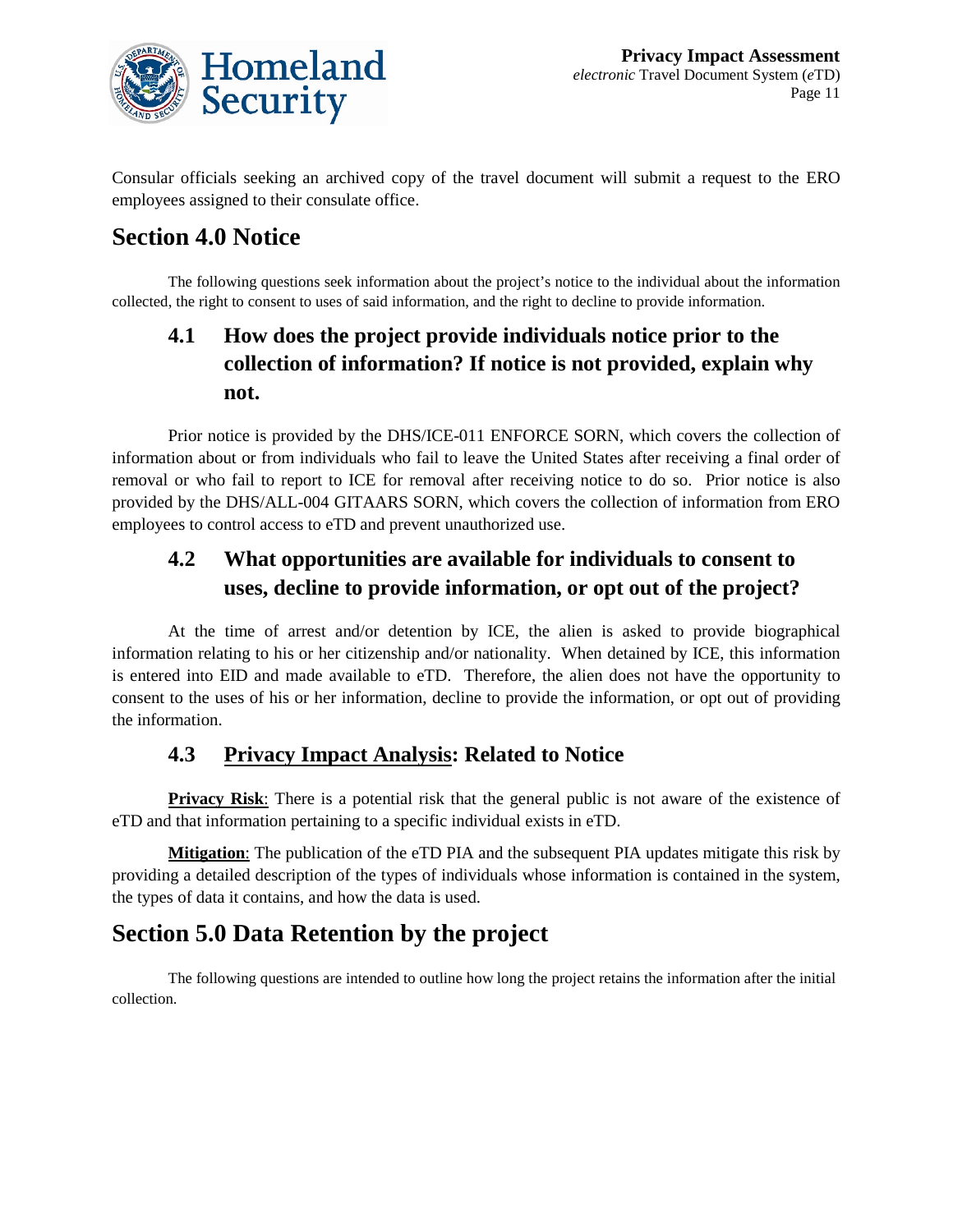

#### **5.1 Explain how long and for what reason the information is retained.**

ERO staff is working with the ICE Privacy and Records Office to develop a records schedule. Upon approval of the pending record schedule, the following retention schedule will be implemented:

Seven days after a decision has been made concerning the travel document request, the issued or denied travel document and the A-Number, first name, last name, and middle name will be archived. The archive will reside in attached storage within the DHS-owned data center and will be retained for twenty years. The proposed twenty-year retention schedule increases the ten-year retention schedule proposed in the original PIA. The twenty-year retention schedule for the travel document runs concurrent with the maximum ban (exclusive of the lifetime ban) imposed on aliens who have been banned from re-entering the United States. Possession of a travel document, previously issued by the alien's country of citizenship, facilitates the removal of the alien. A printed copy of the travel document, along with any new supporting documentation not already in the alien's A-File, will be placed in the alien's A-File and becomes subject to the current A-File retention schedule.

Within the same seven-day period, the remaining biographic and biometric information within eTD including fingerprints, pictures, supporting identification documentation (e.g., passport, birth certificate, national identification cards), and home address will be deleted or destroyed.

The user information obtained to grant access to consular officials will be retained until the eTD System Administrator is notified by the foreign consulate to remove the user from the system. The ERO employee information will be retained until the end of the sixth fiscal year after the ERO employee separates from ICE.

#### **5.2 Privacy Impact Analysis: Related to Retention**

**Privacy Risk**: There is a risk that information in eTD will be retained for longer than necessary and appropriate given the purpose of the system and the original reason the information was collected.

**Mitigation:** Information is retained in eTD only as long as necessary and appropriate to facilitate the issuance of a travel document. Seven days after a decision has been made concerning the travel document request, a limited set of information consisting of the issued or denied travel document and the following eTD data fields are archived: A-Number, first name, last name, and middle name. The archive will reside in attached storage within the DHS-owned data center and will be retained for twenty years. In addition, a printed copy of the travel document will be placed in the alien's A-File and becomes subject to the current A-File retention schedule.

Within the same seven-day period, the remaining biographic and biometric information including fingerprints, pictures, supporting identification documentation (e.g., passport, birth certificate, national identification cards), and home address will be deleted or destroyed. Thus, only a limited set of information is retained longer than seven days to maintain a record of the travel document issued and the identifying information needed to link the travel document with the appropriate alien.

Consular official user information will be maintained for user accessibility for as long as the user needs access to eTD to perform his or her duties as determined by the consulate. ERO employee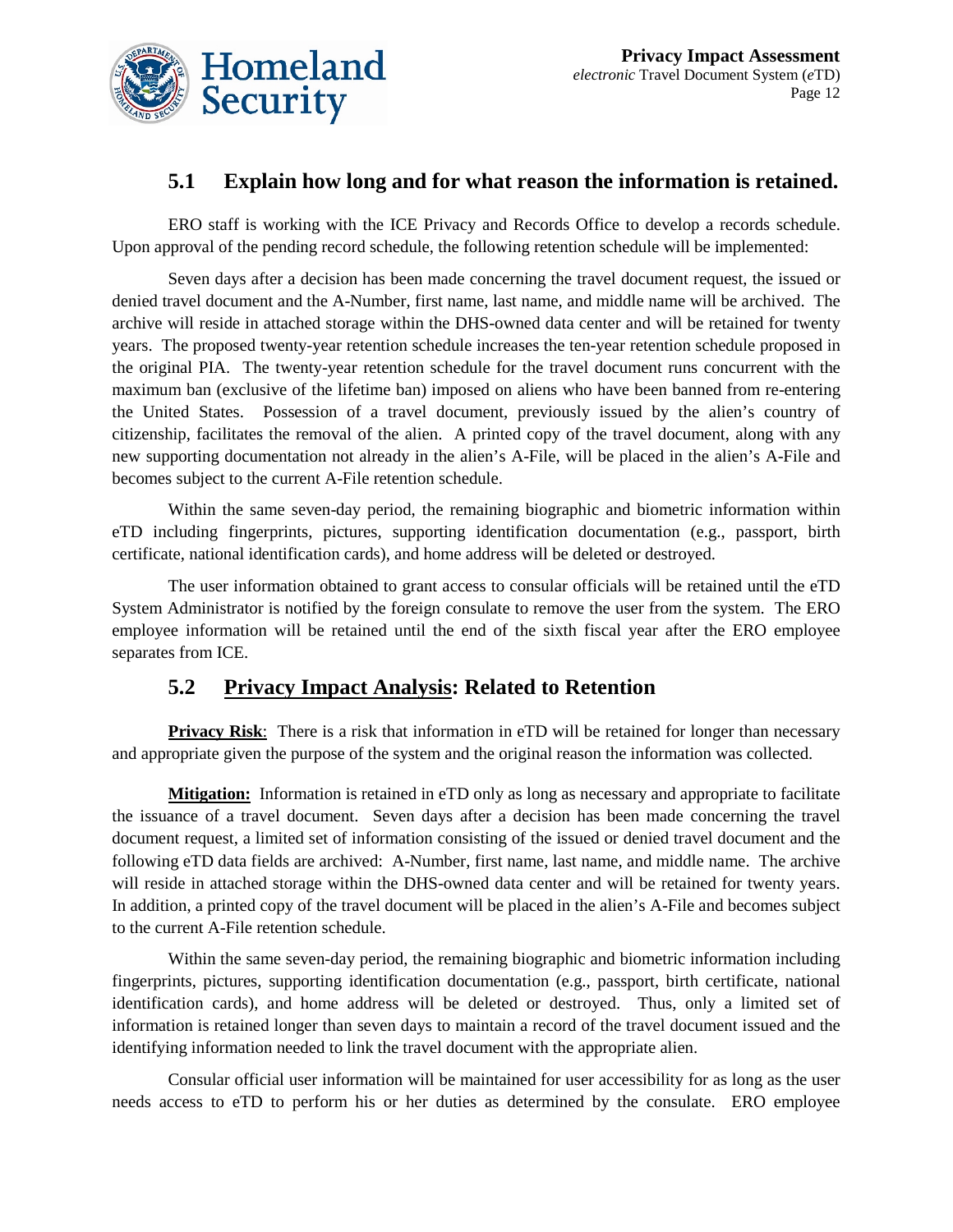

information will be retained until the end of the sixth fiscal year after the ERO employee separates from ICE.

## **Section 6.0 Information Sharing**

The following questions are intended to describe the scope of the project information sharing external to the Department. External sharing encompasses sharing with other federal, state and local government, and private sector entities.

### **6.1 Is information shared outside of DHS as part of the normal agency operations? If so, identify the organization(s) and how the information is accessed and how it is to be used.**

Yes, information maintained in eTD is shared with the consular officials of foreign countries. The information shared with the consular officials is restricted to those aliens whom ICE is seeking to return to that official's country pursuant to a removal order or grant of voluntary departure. The information within eTD is used by consular officials to determine the citizenship and/or nationality for a selected alien for the purpose of issuing a travel document needed to remove that alien from the United States. Once the alien's citizenship and/or nationality has been verified, the consular official can issue a travel document to effect the alien's repatriation. The foreign consular official may maintain electronic or paper copies of the relevant information.

Non-participating countries are provided with the information in hard copy by mail, whereas participating countries access the information directly via eTD. Foreign consular officials of participating countries access information in eTD through their eTD user account via the Internet using a Secure Socket Layer web portal technology. Each official's access to eTD is subject to ICE's approval.

### **6.2 Describe how the external sharing noted in 6.1 is compatible with the SORN noted in 1.2.**

The sharing of PII with consular officials outside of the Department is compatible with removal purposes of the original collections listed in the SORN. The SORN includes information about the removal of individuals who fail to leave the United States after receiving a removal document. The SORN supports the sharing of PII with foreign governments for the purpose of coordinating and conducting the removal of aliens to other nations.

#### **6.3 Does the project place limitations on re-dissemination?**

Yes, the MOU signed by participating countries to gain direct access to eTD specifies that the foreign government may not further disclose information to third parties without written permission from ICE. MOUs entered into with participating countries set forth ICE's security and information handling requirements. The MOUs contain provisions for the termination of the MOU in the event a participating government fails to comport with the expectations contained in the MOU. The foreign government users are aware of these disclosure restrictions because all users are provided with System Security training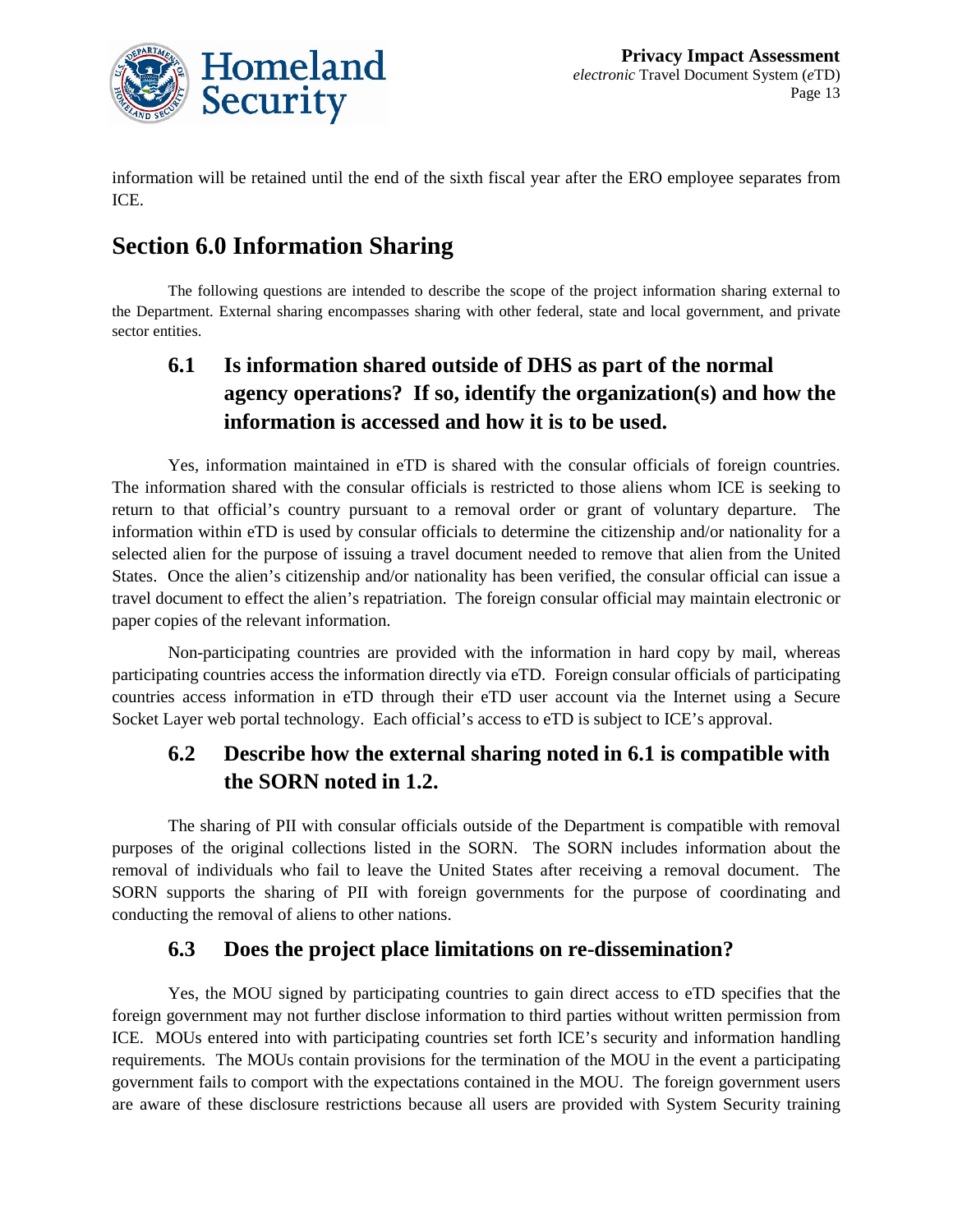

regarding access and disclosure of information. ICE also maintains audit logs of the foreign government users of the system.

When participating countries request permission to disclose information from eTD to a third party and ICE has approved such disclosures, the ICE System Owner manually tracks these disclosures in a log. The log contains the date the request was made, document requestor name and organization, participating country, determination of the request, and how the information was delivered.

### **6.4 Describe how the project maintains a record of any disclosures outside of the Department.**

Records of disclosures made by ICE outside of DHS are maintained primarily in audit logs within eTD. The audit logs allow ICE to track information shared with participating countries by identifying actions performed by individual users in the system. In addition to identifying the individual user, the logs identify when requests for travel documents were created, submitted, reviewed, and issued. eTD access is limited to consular officials of participating countries who have been approved by the consular general, the top official in the consulate, and verified by the System Administrator with the embassy.

### **6.5 Privacy Impact Analysis: Related to Information Sharing**

**Privacy Risk:** There is a risk that data within eTD will be shared with external parties lacking a need-to-know, and that external sharing will not be properly recorded as required by the Privacy Act.

**Mitigation:** Several controls are in place to limit information sharing from eTD to those with a need-to-know and to properly record external sharing. First, foreign consular officials using eTD are assigned user roles to limit the data to which they have access. As a result, they can only access information about those aliens requiring travel documents to return to the home country of the consulate. Second, eTD uses internal audit logs to track information shared with consular users. These logs identify individual users, when these users accessed the system, and what actions these users performed while in the system. Third, third-party information sharing is controlled by the provisions of the MOU. According to the MOU, the foreign government may not disclose information to third parties without written permission from ICE. Finally, the MOU also contains provisions for the termination of activities under the MOU in the event a participating government fails to comport with the expectations contained in the MOU.

**Privacy Risk:** There is a risk that the travel document package will become lost when sent via hard-copy to the consulate of a non-participating country.

**Mitigation:** ERO sends hard copies of the travel document package to consulates of nonparticipating countries using a national shipping carrier with the ability to track the package and confirm delivery. ERO uses the carrier provided envelopes and requires a delivery receipt signed by a consulate staff member when the package is received. During the delivery process, the carrier provides a real-time, online tracking system for use by ERO to determine the location of the package at any point in the process. If the package is not delivered in a reasonable time, ERO can alert the carrier, who can conduct a physical search using the recorded tracking history to determine the present location of the package. In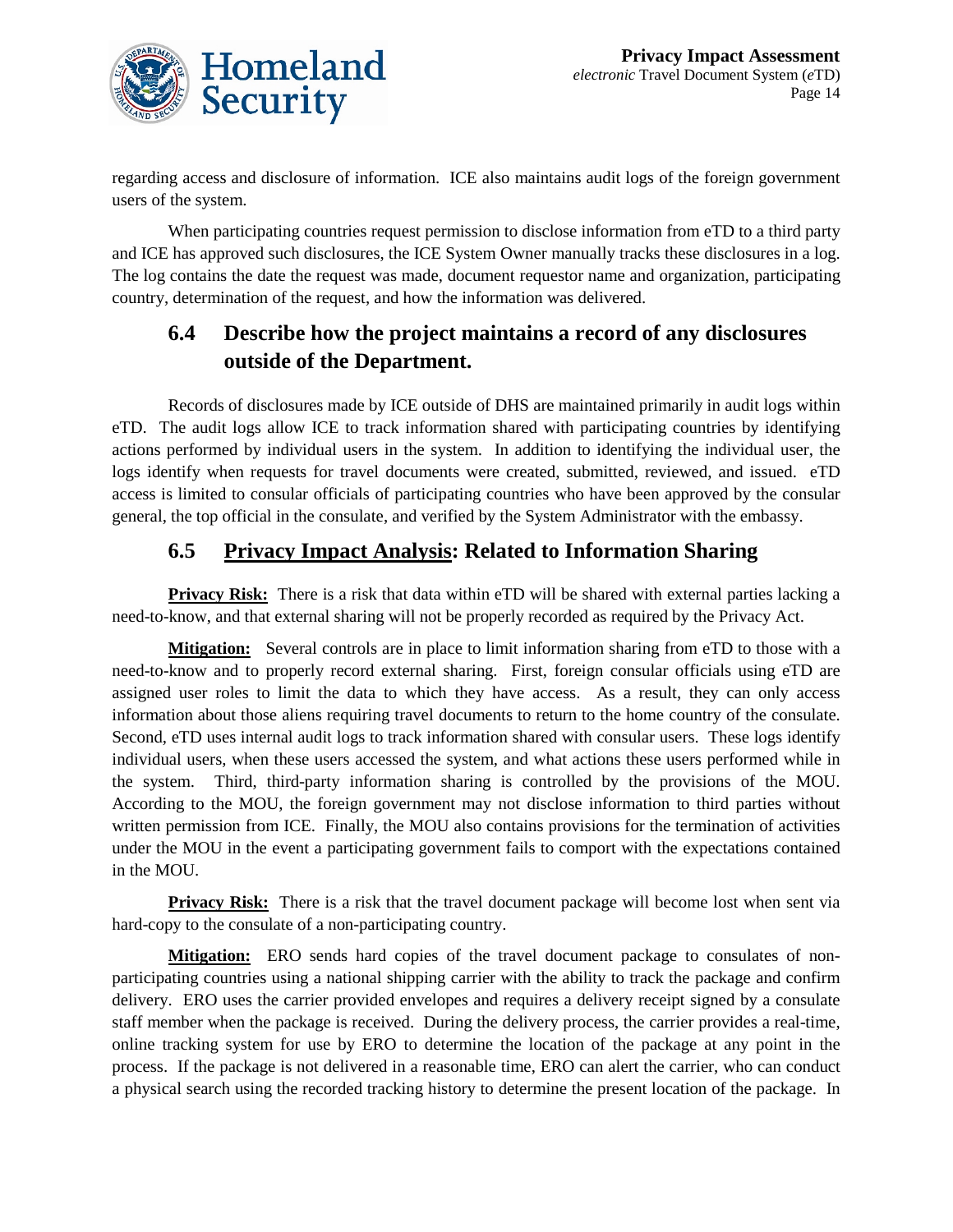

addition, ERO follows up with the consulate if a response to the travel document request is not received within a reasonable time.

## **Section 7.0 Redress**

The following questions seek information about processes in place for individuals to seek redress which may include access to records about themselves, ensuring the accuracy of the information collected about them, and/or filing complaints.

### **7.1 What are the procedures that allow individuals to access their information?**

Individuals seeking notification of and access to any record contained in eTD, or seeking to contest its content, may submit a request in writing to the ICE FOIA Officer by mail or facsimile:

U.S. Immigration and Customs Enforcement Freedom of Information Act Office 500 12th Street SW, Stop 5009 Washington, D.C. 20536-5009 (202) 732-0660 <http://www.ice.gov/foia/>

All or some of the requested information may be exempt from access pursuant to the Privacy Act in order to prevent harm to law enforcement investigations or interests.

### **7.2 What procedures are in place to allow the subject individual to correct inaccurate or erroneous information?**

Prior to removal, the individual is given the opportunity to identify any erroneous information in his record during meetings with U.S. government officials and/or foreign consular officials. If errors are identified, authorized eTD users are able to edit/correct the erroneous information in eTD, or in other systems from which the data is pulled into eTD (EID or IDENT). Once the individual has been removed, inaccurate or erroneous information can be corrected using the correction procedures described in Question 7.1 above.

### **7.3 How does the project notify individuals about the procedures for correcting their information?**

Upon entry into a detention facility, detainees receive a copy of the detainee handbook. The purpose of the handbook is to provide detainees with an overview of detainee rights and responsibilities while residing at the facility. In addition to the right to legal representation, detainees are informed that they may ask an ICE officer or facility staff for copies of documents in their A-File, detention files, or medical record. If errors are identified, authorized eTD users are able to edit/correct the erroneous information in eTD, or in other systems from which the data is pulled into eTD (EID or IDENT).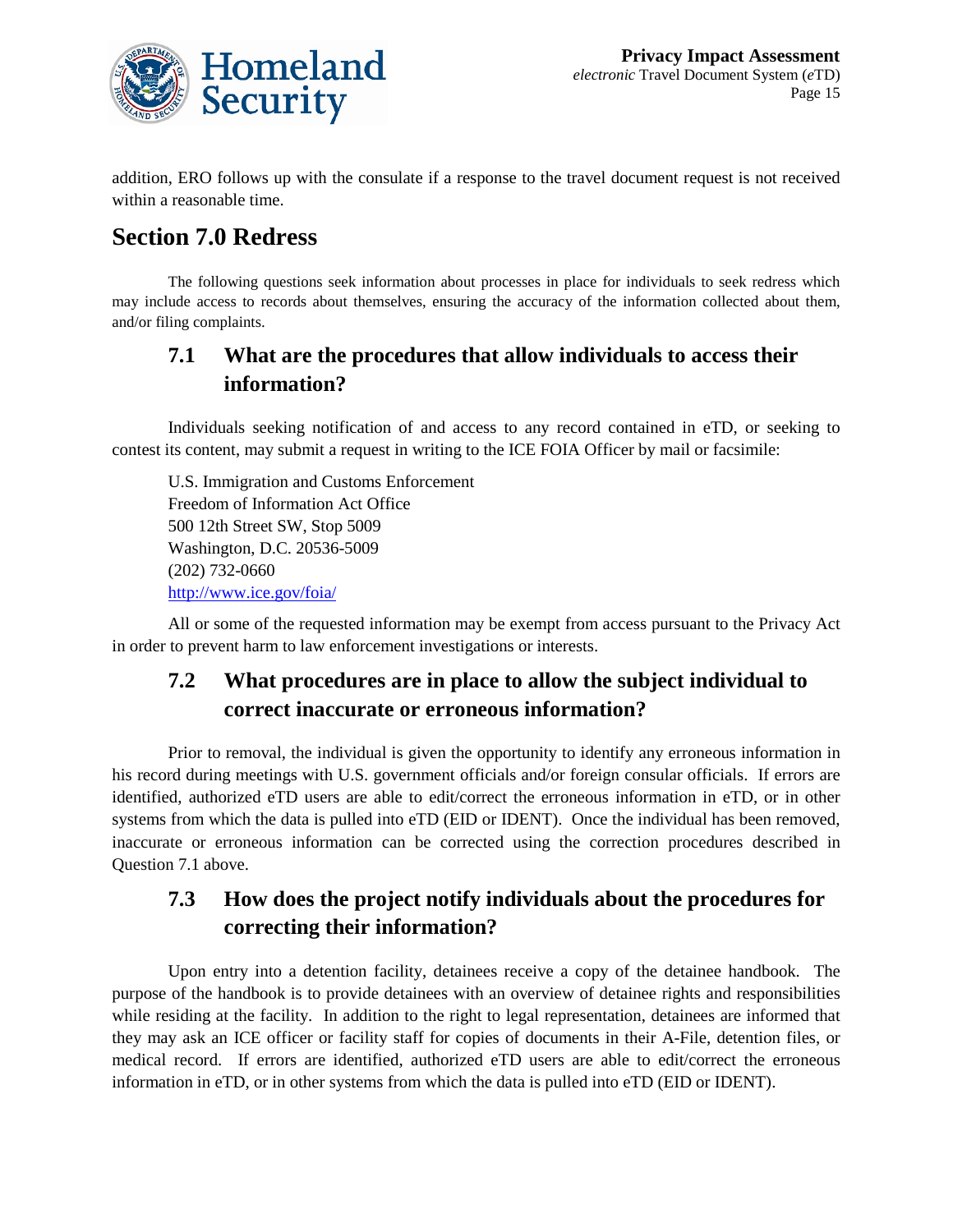

Instructions about how individuals may correct their information is made available through the publication of this PIA and the DHS/ICE-011 ENFORCE SORN (May 3, 2010, 75 FR 23274).

#### **7.4 Privacy Impact Analysis: Related to Redress**

**Privacy Risk:** Given that the individual is being removed from the United States, there is a risk that individuals will have limited opportunity to access and redress their data as maintained in this system.

**Mitigation:** Individuals provide their information at the time of their initial encounter. Subsequent interviews may or may not require the alien to verify information. ERO relies on the biographical information provided by the individual and entered into ENFORCE. This information may be provided by sworn statement or by surrendering identity documents.

Specific access and redress provisions are covered in the Notification Procedure section of the DHS/ICE-011 ENFORCE SORN. In most cases, redress for information that is incorrect is usually handled prior to removal. Should an alien indicate that information the U.S. Government has about him or her is inaccurate, he or she has the opportunity to provide correct information either at arrest or during a meeting with a consular official in order to generate a travel document. In addition, the alien may notify an ICE officer during regular staff-detainee communications and/or call the toll-free Community and Detainee Helpline to report unresolved issues, including redress of inaccurate information. Additionally, with or without the assistance of a lawyer, the alien may submit a FOIA request to find out whether the information is accurate.

## **Section 8.0 Auditing and Accountability**

The following questions are intended to describe technical and policy based safeguards and security measures.

### **8.1 How does the project ensure that the information is used in accordance with stated practices in this PIA?**

eTD uses various technological and policy-based controls described below to help ensure that eTD information is used in accordance with the stated practices in this PIA.

Access Controls: eTD has System Administrators who assign user roles based upon the user's job responsibilities and need-to-know. Foreign consular officials using eTD are assigned user roles to limit the data to which they need to have access, that is, they can only access information about those aliens requiring travel documents to return to the home country of the consulate. ERO employees are assigned user roles based upon an individual's job needs and approval from the user's supervisor and System Owner.

User and System Audits: Through the use of audit logs, the ISSO monitors activity to ensure that the information within eTD is used as stated in this PIA. Audit logs for eTD capture the specific action taken, the user who performed the action, and the date and time the action was performed. Examples of actions recorded in the log include creating, submitting, viewing, and issuing a travel document in response to the request. Access to these logs is restricted to the eTD system and security personnel such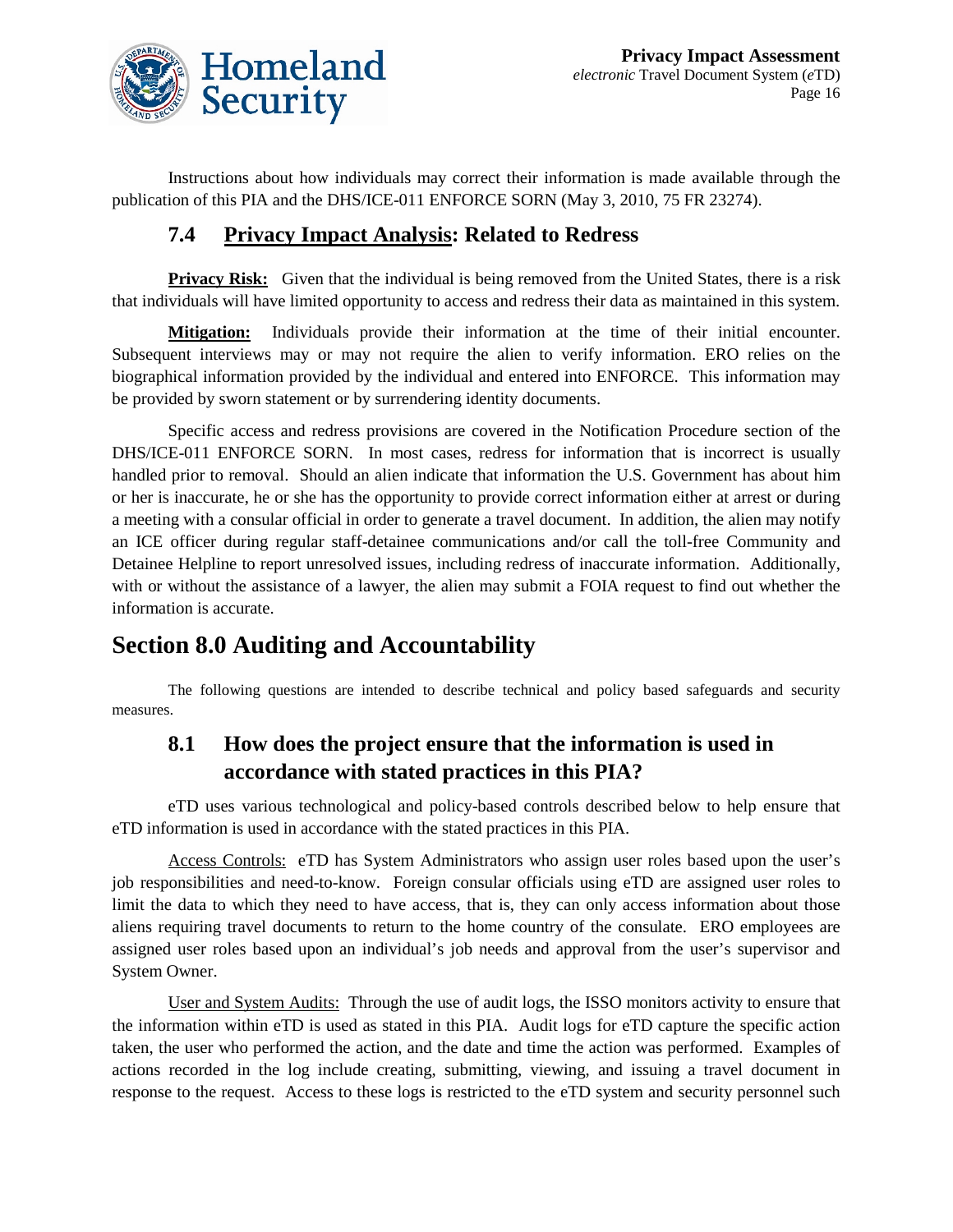

as the ISSO. The ISSO reviews the logs to identify unusual activity and/or improper use on a quarterly basis. Unusual activity or improper use, such as unusual patterns or trends, are further investigated. Disciplinary action for violations of ICE policies regarding the system is taken where warranted. Before receiving access to the system, all users are trained by ICE staff on system use and other policies governing the system such as privacy and security policies.

MOUs with Participating Countries: The MOU requires consulate users from foreign countries participating in the eTD program to immediately report to ICE any suspected improper access or use of the system. Failure to make such reports may result in the termination of the MOU and termination of access to eTD. Again, consular officials are assigned user roles to limit the data to which they have access, i.e., they can only access information about those aliens requiring travel documents to return to the home country of the consulate.

### **8.2 Describe what privacy training is provided to users either generally or specifically relevant to the project.**

All personnel who have access to eTD, including foreign consular officials, are required to take annual privacy and security training, which emphasizes the DHS Rules of Behavior and other legal and policy restrictions on user behavior. No additional privacy training is provided as part of the eTD. eTD is only a new mechanism for processing hardcopy travel document requests. Training requirements remain standard for those users accessing a DHS-owned system such as eTD.

## **8.3 What procedures are in place to determine which users may access the information and how does the project determine who has access?**

As stated in Section 8.1, eTD system administrators assign user roles that limit user capabilities given the user's need to know and responsibilities in the travel document process. Each user given access to eTD is required to complete an access request form that is signed by the user's supervisor. Access request forms are forwarded to requestors by the eTD system administrator. For ERO employees, the forms signed by their ERO supervisors are returned to the System Owner, who approves and maintains them. For consular officials, the forms are approved and signed by the Consul General, who is the top official at the consulate. The consular official returns the signed form to the System Administrator, who verifies the consular official's authority to access eTD with the country's Embassy. Once the access request is verified by the Embassy, the System Administrator creates the account and forwards the form to the ERO System Owner, who will maintain it. DHS ICE performs annual user reviews of eTD to ensure security and role integrity. The following are eTD's user roles:

*ERO User:* The ERO user is an ERO employee who is granted permission to access eTD on the intranet using either the eTD URL or from EID using the single sign-on link. All ERO users have the ability to enter/upload the data and records required to create travel document requests and document the results of the travel document request, issued or denied. In addition, ERO users can print the travel document requests from eTD and ship the package to consulates of nonparticipating countries for review and approval.